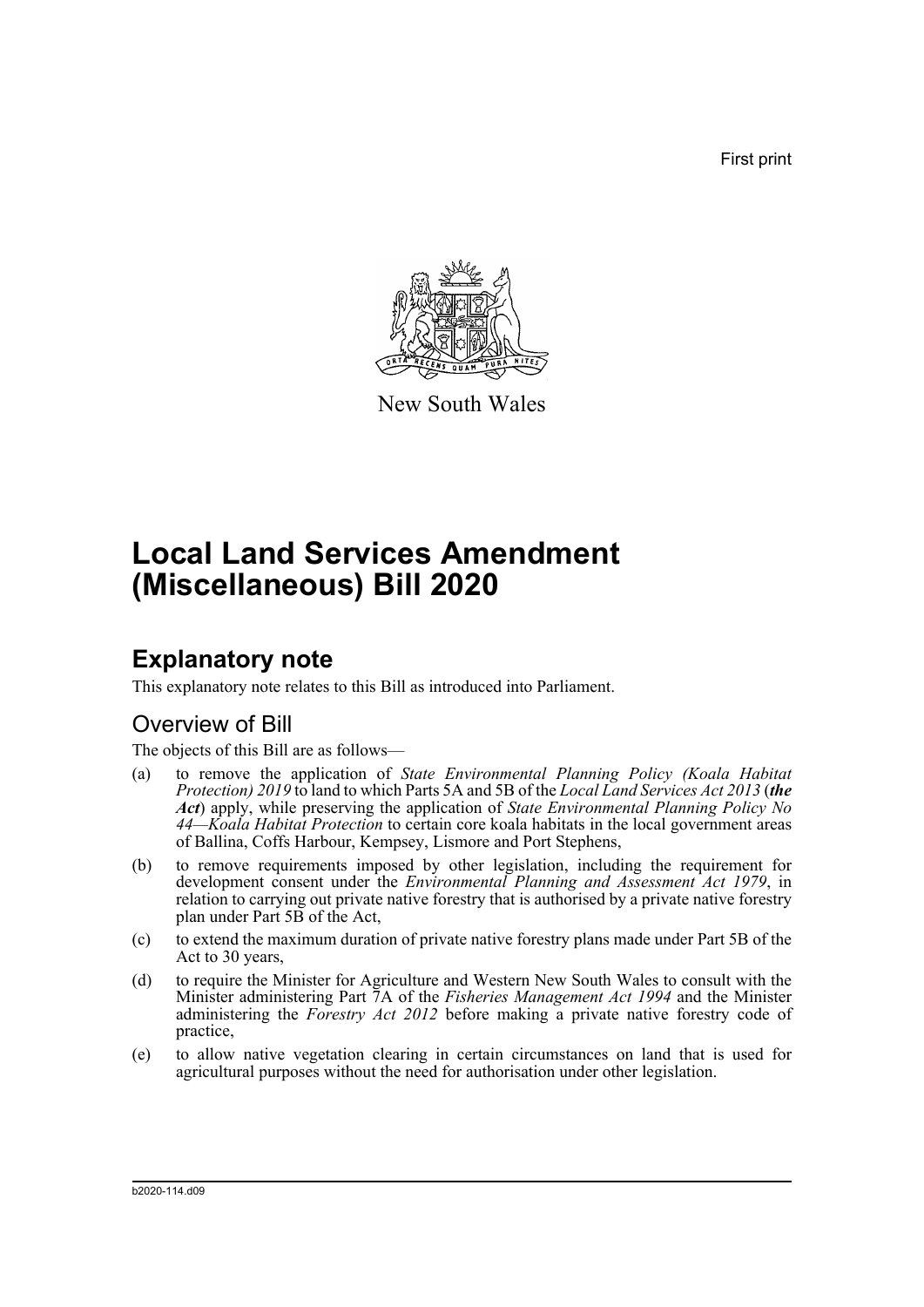### Outline of provisions

**Clause 1** sets out the name (also called the short title) of the proposed Act.

**Clause 2** provides for the commencement of the proposed Act on a day or days to be appointed by proclamation.

#### **Schedule 1 Amendment of Local Land Services Act 2013 No 51**

#### **Land management (native vegetation)**

**Schedule 1[2]** inserts definitions of *allowable activity land* and primary production into Part 5A, for the purposes of that Part and Schedule 5A. *Allowable activity land* is defined to mean a landholding that—

- (a) is in an area of the State to which Part 5A applies, and
- (b) is or was wholly or partly in a rural land use zone and the whole or part of which has been rezoned as Zone E2, Zone E3 or Zone E4, and
- (c) is used for primary production.

**Schedule 1[7]** expands the offence relating to clearing of native vegetation to apply to clearing of native vegetation on *allowable activity land* and to provide a defence to that offence that the clearing is for an allowable activity authorised under Division 4 of Part 5A and Schedule 5A. **Schedule 1[7]** also extends the application of section 60O, which authorises clearing of native vegetation under other legislation in certain cases, to clearing of native vegetation on allowable activity land.

**Schedule 1[8]** provides a defence to unauthorised clearing of native vegetation on allowable activity land if the clearing is authorised under *State Environmental Planning Policy (Vegetation in Non-Rural Areas) 2017*.

**Schedule 1[9]** provides that an offence is not committed under the *Environmental Planning and Assessment Act 1979* in relation to the clearing of native vegetation if the clearing is carried out on allowable activity land and for an allowable activity authorised under Division 4 of Part 5A and Schedule 5A.

**Schedule 1[10]** removes the ability for a State environmental planning policy or part of a local environmental plan that adopts a mandatory provision of a standard instrument under the *Environmental Planning and Assessment Act 1979* to require development consent or other authorisation only for the clearing of native vegetation in an area of the State to which Part 5A applies.

**Schedule 1[1]** makes a consequential amendment.

**Schedule 1[11]** extends the application of section 60Q to allowable activity land. That section provides for the listing in Schedule 5A of the allowable activities in relation to which native vegetation clearing is authorised without any approval or other authority under Part 5A for the clearing. **Schedule 1[19]** makes a consequential amendment to Schedule 5A.

**Schedule 1[12]** permits clearing of native vegetation for allowable activities specified in Schedule 5A even if there is no approval or other authority for the clearing required by or under another Act or if it is in contravention of a provision of another Act.

**Schedule 1<sup>[4]</sup>** substitutes a provision relating to the designation of land as category 2-regulated land for the purposes of mapping areas where the clearing of native vegetation is regulated under Part 5A. The proposed substituted provision designates as category 2-regulated land, certain land in the local government areas of Ballina, Coffs Harbour, Kempsey, Lismore or Port Stephens identified as core koala habitat and that was subject to a plan of management approved on or before 6 October 2020 under *State Environmental Planning Policy No 44—Koala Habitat*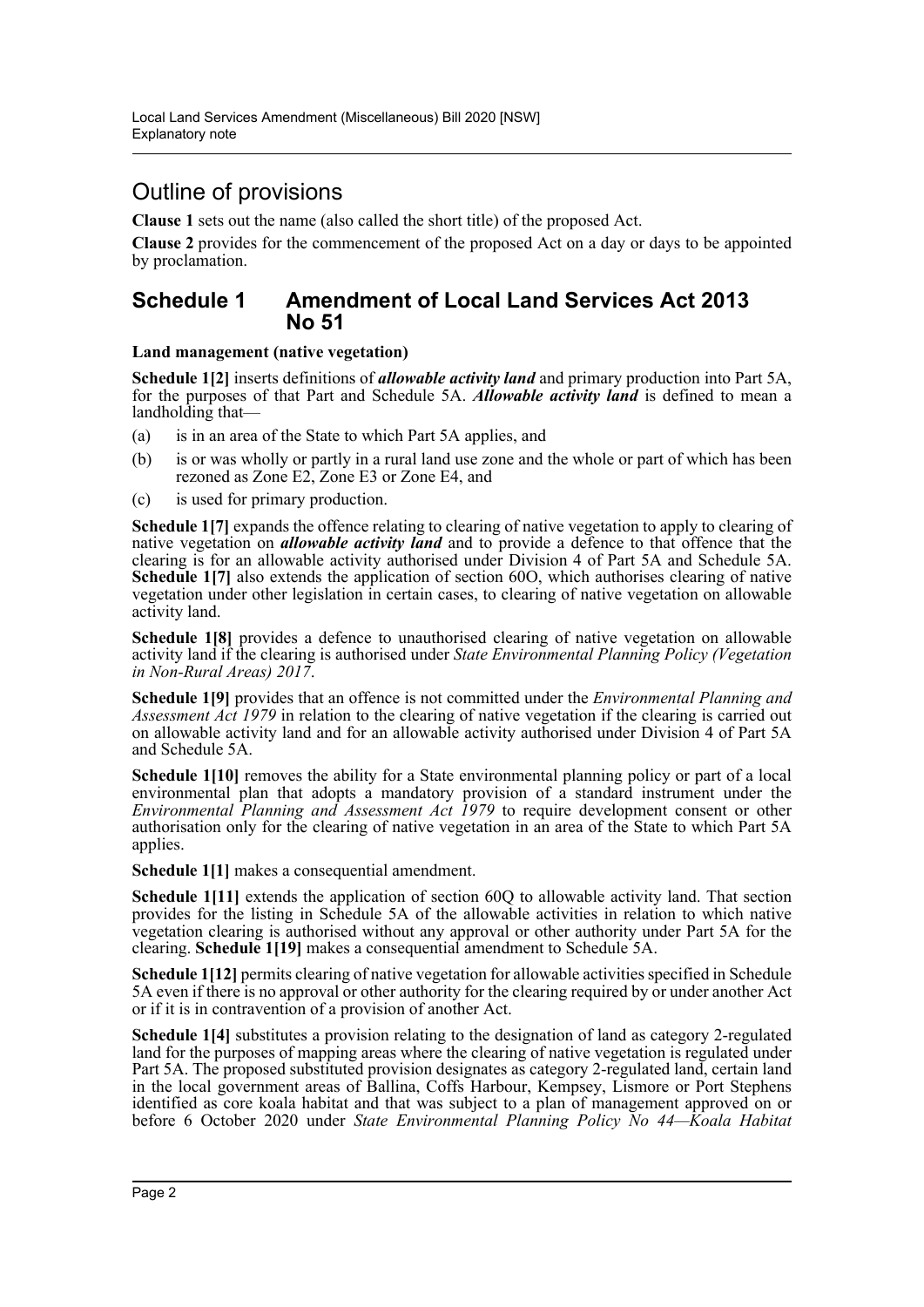*Protection*, as in force immediately before its repeal, and in force on 6 October 2020. **Schedule 1[5]** makes a consequential amendment.

#### **Private native forestry**

**Schedule 1[13]** extends the application of Part 5B to an area in which forestry operations can be carried out despite a requirement imposed by the *Environmental Planning and Assessment Act 1979*.

**Schedule 1[14]** inserts proposed section 60ZSA, which provides that forestry operations authorised to be carried out under Part 5B on land to which the Part applies do not need development consent under Part 4 of the *Environmental Planning and Assessment Act 1979* and are not subject to Part 5 of that Act. The proposed section also provides that forestry operations cannot be prohibited or restricted, or development consent be required, by an environmental planning instrument made under the *Environmental Planning and Assessment Act 1979*. **Schedule 1[17]** makes a consequential amendment.

**Schedule 1[16]** provides that the Minister for Agriculture and Western New South Wales must consult with the Minister administering Part 7A of the *Fisheries Management Act 1994* and the Minister administering the *Forestry Act 2012* before making a private native forestry code of practice. **Schedule 1[15]** makes a consequential amendment.

**Schedule 1[18]** extends the maximum duration of private native forestry plans to 30 years.

#### **Schedule 2 Amendment of Local Land Services Regulation 2014**

**Schedule 2** makes an amendment consequential on the amendment to section 60I(2)(j) of the Act.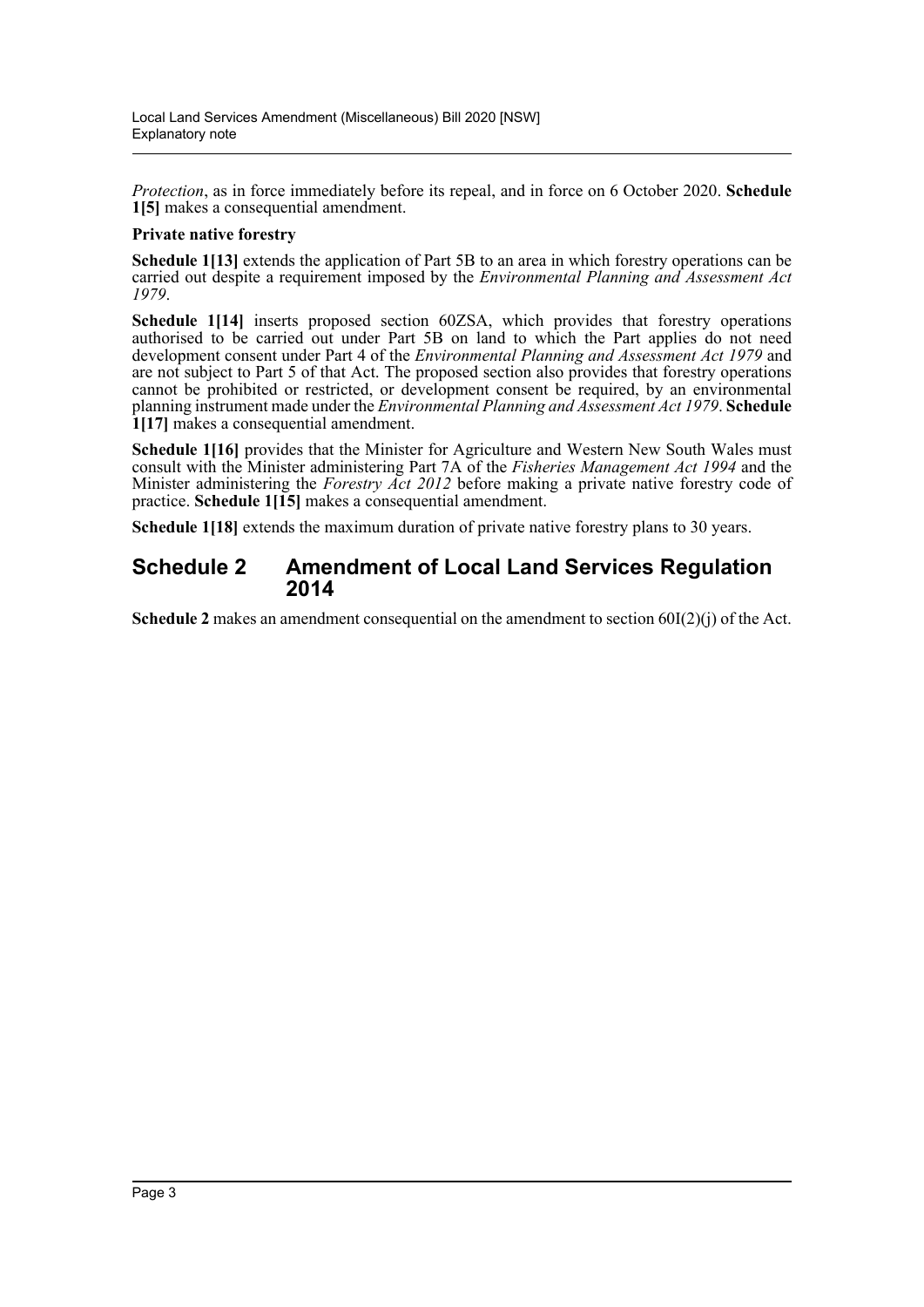First print



New South Wales

# **Local Land Services Amendment (Miscellaneous) Bill 2020**

## **Contents**

|                   |                                                         | Page |
|-------------------|---------------------------------------------------------|------|
|                   | Name of Act                                             |      |
|                   | Commencement                                            |      |
| Schedule 1        | Amendment of Local Land Services Act 2013 No 51         |      |
| <b>Schedule 2</b> | <b>Amendment of Local Land Services Regulation 2014</b> |      |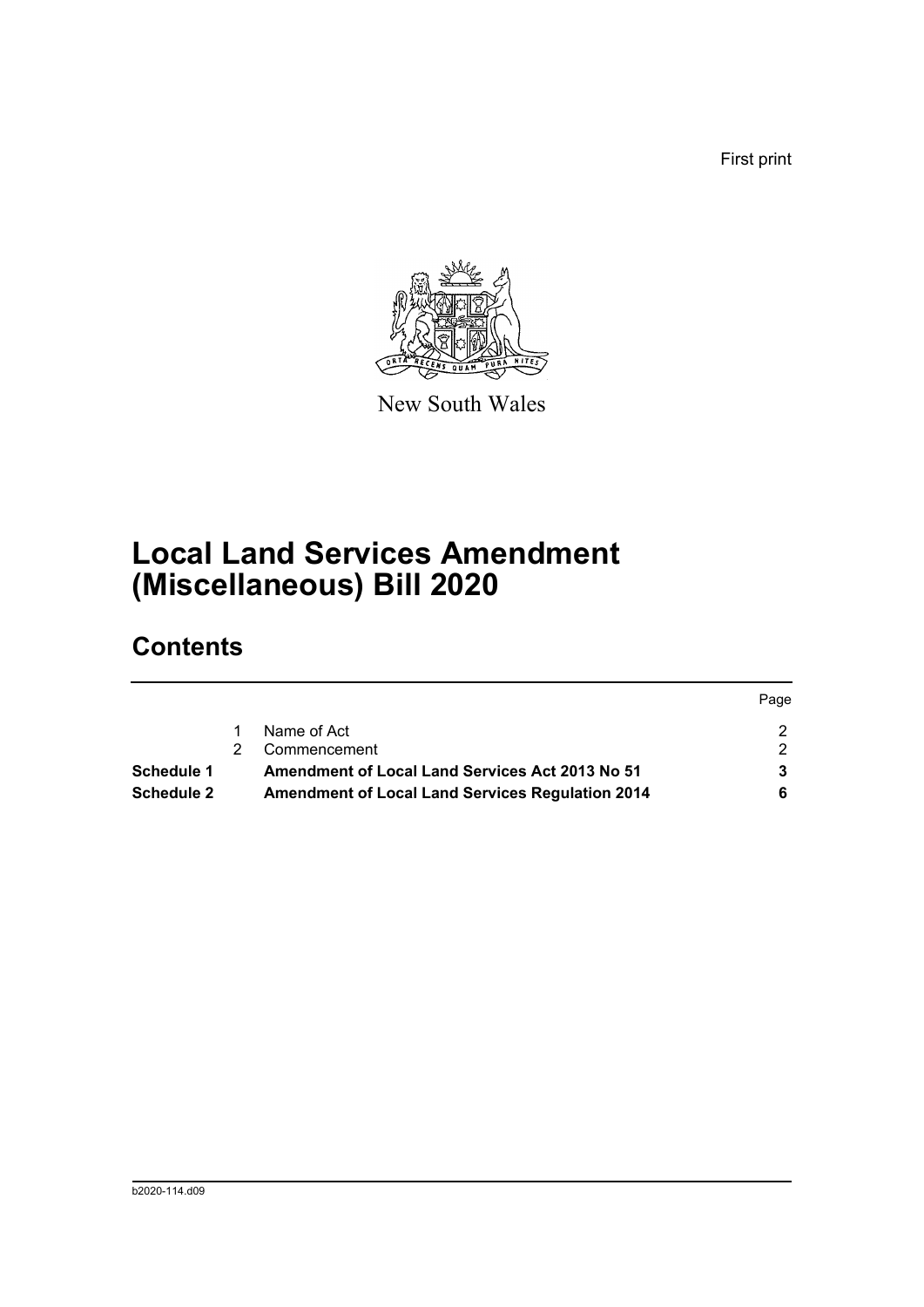

New South Wales

# **Local Land Services Amendment (Miscellaneous) Bill 2020**

No , 2020

#### **A Bill for**

An Act to amend the *Local Land Services Act 2013* in relation to native vegetation land management, allowable activities, private native forestry and core koala habitats; and for other purposes.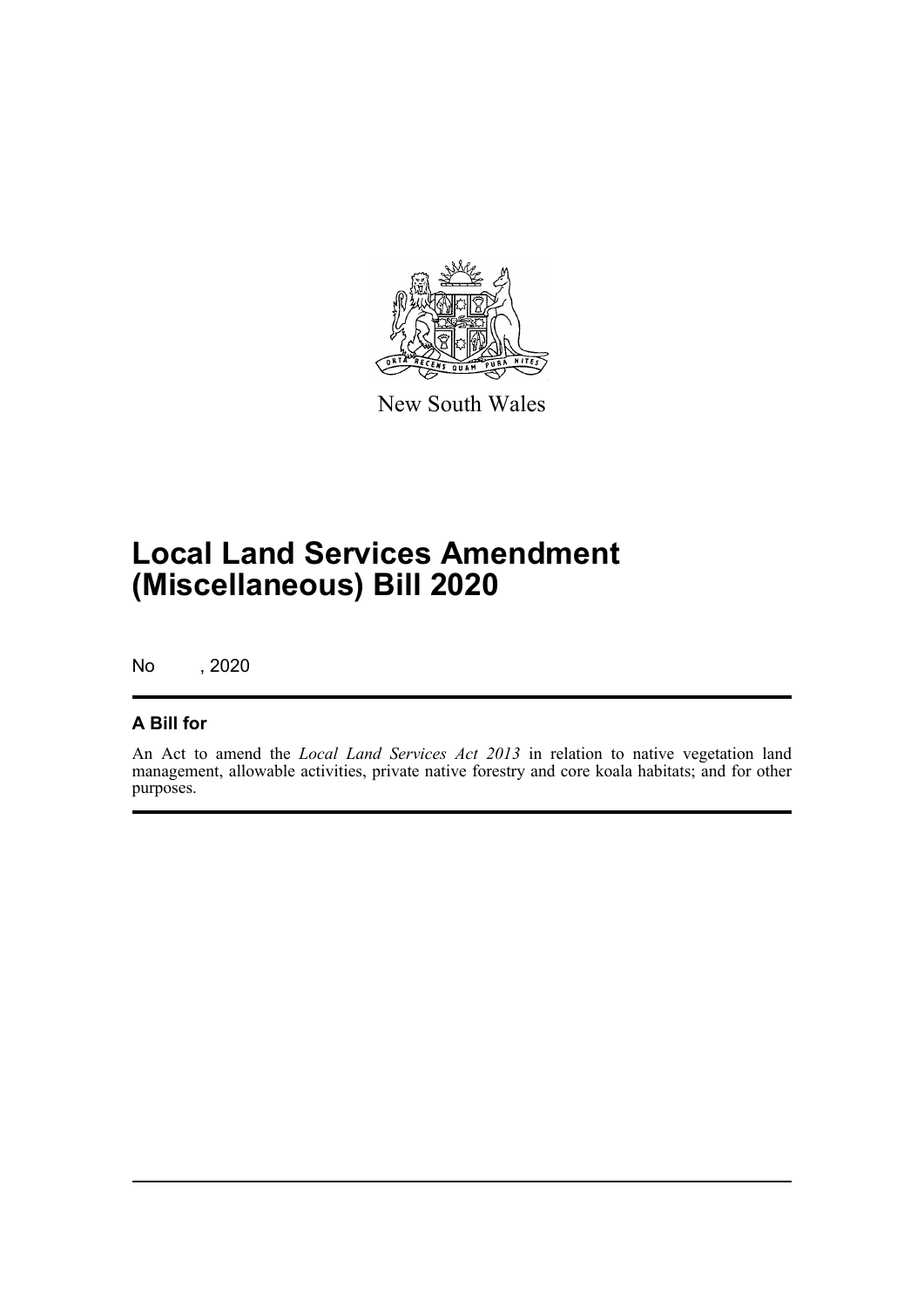Local Land Services Amendment (Miscellaneous) Bill 2020 [NSW]

<span id="page-5-1"></span><span id="page-5-0"></span>

| The Legislature of New South Wales enacts— |                                                                                 |                |
|--------------------------------------------|---------------------------------------------------------------------------------|----------------|
|                                            | Name of Act                                                                     | $\overline{2}$ |
|                                            | This Act is the <i>Local Land Services (Miscellaneous) Amendment Act 2020</i> . | 3              |
|                                            | <b>Commencement</b>                                                             | $\overline{4}$ |
|                                            | This Act commences on a day or days appointed by proclamation.                  | 5              |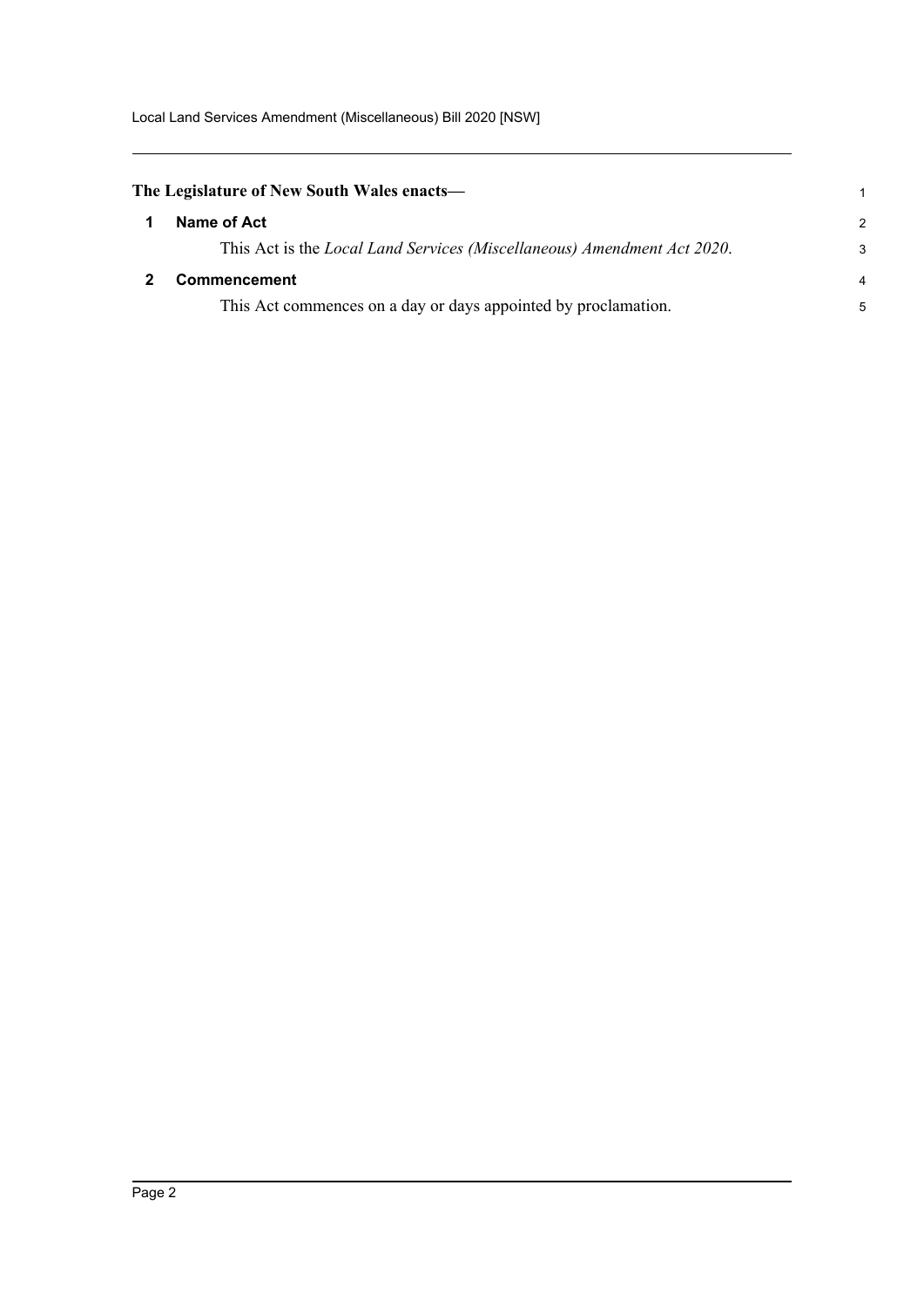<span id="page-6-0"></span>

|     | <b>Schedule 1</b>                    |                   | <b>Amendment of Local Land Services Act 2013</b><br>No 51                                                                                                                                                                                                                                            | $\mathbf{1}$<br>$\boldsymbol{2}$ |
|-----|--------------------------------------|-------------------|------------------------------------------------------------------------------------------------------------------------------------------------------------------------------------------------------------------------------------------------------------------------------------------------------|----------------------------------|
| [1] |                                      |                   | Section 60A Rural areas of State to which Part applies                                                                                                                                                                                                                                               | 3                                |
|     |                                      |                   | Insert "except in the case of clearing for an allowable activity on allowable activity land—<br>" before "urban" in section $60A(a)$ .                                                                                                                                                               | 4<br>5                           |
| [2] | <b>Section 60D Other definitions</b> |                   |                                                                                                                                                                                                                                                                                                      | 6                                |
|     |                                      |                   | Insert at the end of the section-                                                                                                                                                                                                                                                                    | $\overline{7}$                   |
|     | (2)                                  |                   | In this Part and in Schedule 5A-                                                                                                                                                                                                                                                                     | 8                                |
|     |                                      |                   | <i>allowable activity land</i> means a landholding—                                                                                                                                                                                                                                                  | 9                                |
|     |                                      | (a)               | that is in an area of the State to which this Part applies, and                                                                                                                                                                                                                                      | 10                               |
|     |                                      | (b)               | that is or was wholly or partly in Zone RU1 Primary Production, Zone<br>RU2 Rural Landscape, Zone RU3 Forestry, Zone RU4 Primary<br>Production Small Lots, Zone RU5 Village or Zone RU6 Transition, and                                                                                              | 11<br>12<br>13                   |
|     |                                      | (c)               | the whole or a part of which has been rezoned as Zone E2<br>Environmental Conservation, Zone E3 Environmental Management or<br>Zone E4 Environmental Living, and                                                                                                                                     | 14<br>15<br>16                   |
|     |                                      | (d)               | that is used for primary production.                                                                                                                                                                                                                                                                 | 17                               |
|     |                                      |                   | <i>primary production</i> means any of the following—                                                                                                                                                                                                                                                | 18                               |
|     |                                      | (a)               | the cultivation of land for the purpose of selling the produce of the land,                                                                                                                                                                                                                          | 19                               |
|     |                                      | (b)               | the maintenance of animals (including birds), whether wild or<br>domesticated, for the purpose of selling them or their natural increase or<br>bodily produce,                                                                                                                                       | 20<br>21<br>22                   |
|     |                                      | (c)               | commercial fishing or the commercial farming of fish, molluscs,<br>crustaceans or other aquatic animals,                                                                                                                                                                                             | 23<br>24                         |
|     |                                      | (d)               | the keeping of bees for the purpose of selling their honey or other apiary<br>products,                                                                                                                                                                                                              | 25<br>26                         |
|     |                                      | (e)               | timber-getting for commercial purposes.                                                                                                                                                                                                                                                              | 27                               |
|     | (3)                                  |                   | A reference in this section to a landholding in a named land use zone is a<br>reference-                                                                                                                                                                                                             | 28<br>29                         |
|     |                                      | $\left( a\right)$ | to land that, under an environmental planning instrument made as<br>provided by section 3.20(2) of the <i>Environmental Planning and</i><br><i>Assessment Act 1979</i> , is in a land use zone specified in the standard<br>instrument under the Act, and                                            | 30<br>31<br>32<br>33             |
|     |                                      | (b)               | to land that, under an environmental planning instrument that is not<br>made as provided by section 3.20(2) of <i>Environmental Planning and</i><br><i>Assessment Act 1979</i> , is in a land use zone in which equivalent land uses<br>are permitted to those permitted in the named land use zone. | 34<br>35<br>36<br>37             |
| [3] |                                      |                   | Part 5A, Division 3, heading                                                                                                                                                                                                                                                                         | 38                               |
|     |                                      |                   | Insert "and on allowable activity land" after "regulated rural areas".                                                                                                                                                                                                                               | 39                               |
| [4] |                                      |                   | Section 60I Category 2-regulated land mapping                                                                                                                                                                                                                                                        | 40                               |
|     |                                      |                   | Omit section $60I(2)(j)$ . Insert instead—                                                                                                                                                                                                                                                           | 41                               |
|     |                                      | (i)               | the land is-                                                                                                                                                                                                                                                                                         | 42                               |
|     |                                      |                   | identified as core koala habitat within the meaning of the<br>(i)<br>repealed Koala Habitat SEPP, and                                                                                                                                                                                                | 43<br>44                         |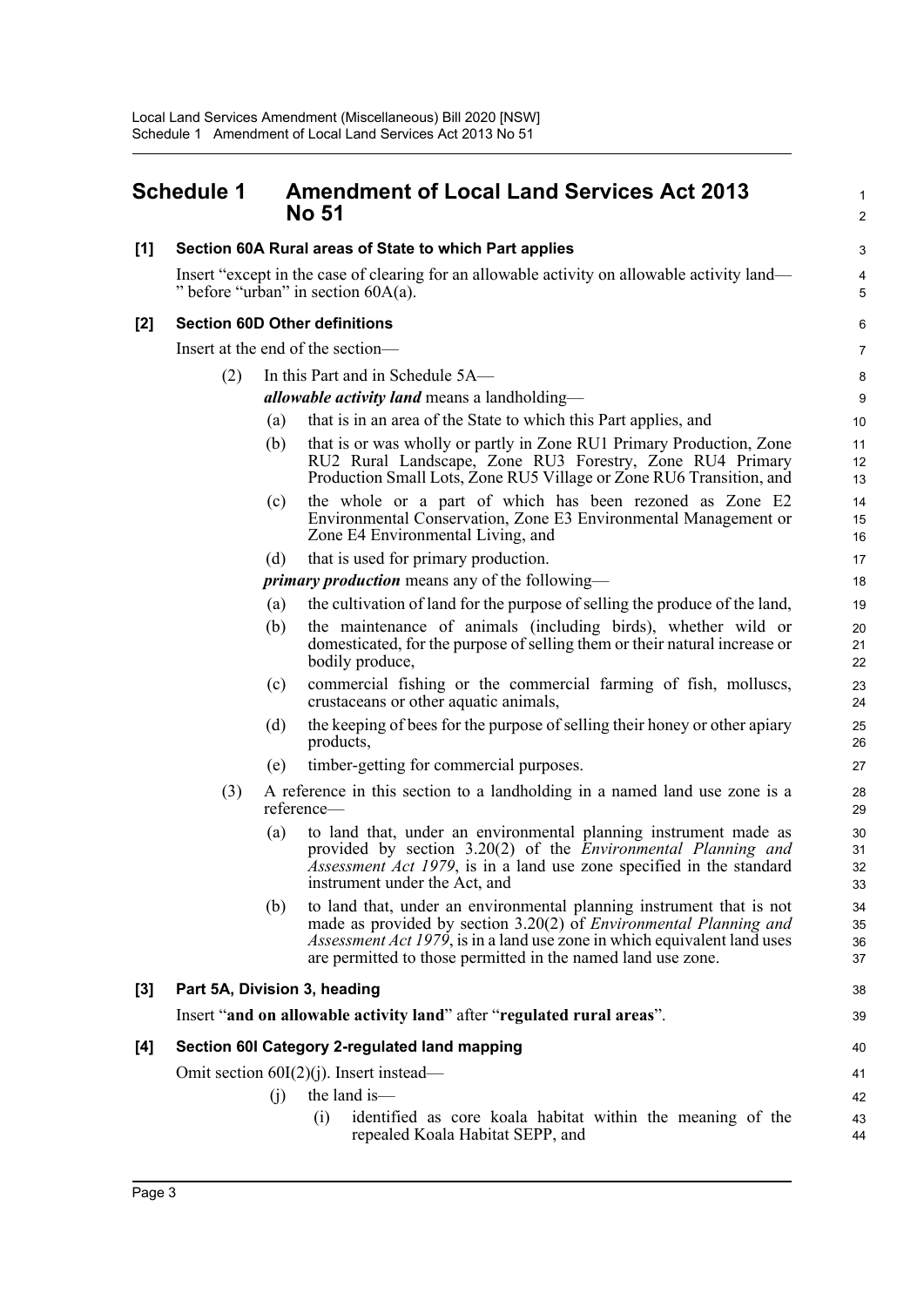|        | (ii)                                      | subject to a plan of management approved on or before 6 October<br>2020 under the repealed Koala Habitat SEPP and in force on 6<br>October 2020, and                                                                         | $\mathbf 1$<br>$\sqrt{2}$<br>3 |
|--------|-------------------------------------------|------------------------------------------------------------------------------------------------------------------------------------------------------------------------------------------------------------------------------|--------------------------------|
|        | (iii)                                     | located in the local government areas of Ballina, Coffs Harbour,<br>Kempsey, Lismore or Port Stephens, or                                                                                                                    | $\overline{\mathbf{4}}$<br>5   |
| [5]    | Section 601(4)                            |                                                                                                                                                                                                                              | 6                              |
|        | Insert after section $60I(3)$ —           |                                                                                                                                                                                                                              | $\overline{7}$                 |
|        | In this section-<br>(4)                   |                                                                                                                                                                                                                              | $\bf 8$                        |
|        |                                           | repealed Koala Habitat SEPP means State Environmental Planning Policy<br>No 44—Koala Habitat Protection as in force immediately before its repeal by<br>State Environmental Planning Policy (Koala Habitat Protection) 2019. | 9<br>10<br>11                  |
| [6]    | Section 60N, heading                      |                                                                                                                                                                                                                              | 12                             |
|        |                                           | Insert "and on allowable activity land" after "regulated rural areas".                                                                                                                                                       | 13                             |
| $[7]$  | Sections 60N(1) and 60O                   |                                                                                                                                                                                                                              | 14                             |
|        |                                           | Insert "or on allowable activity land" after "regulated rural area" wherever occurring.                                                                                                                                      | 15                             |
| [8]    | Section 60N(1)(f)                         |                                                                                                                                                                                                                              | 16                             |
|        | Insert after section $60N(1)(e)$ —        |                                                                                                                                                                                                                              | 17                             |
|        | (f)                                       | that the clearing is authorised under State Environmental Planning<br>Policy (Vegetation in Non-Rural Areas) 2017.                                                                                                           | 18<br>19                       |
| [9]    | Section 60N(5)                            |                                                                                                                                                                                                                              | 20                             |
|        | Insert after section $60N(4)$ —           |                                                                                                                                                                                                                              | 21                             |
|        | (5)                                       | However, a person does not commit an offence under the <i>Environmental</i><br>Planning and Assessment Act 1979 in relation to the clearing of native<br>vegetation if the clearing is—                                      | 22<br>23<br>24                 |
|        | (a)                                       | carried out on allowable activity land, and                                                                                                                                                                                  | 25                             |
|        | (b)                                       | for an allowable activity authorised under Division 4 and Schedule 5A.                                                                                                                                                       | 26                             |
| $[10]$ |                                           | Section 60P Limitation on planning instruments requiring consent for clearing only                                                                                                                                           | 27                             |
|        | Act)" from section $60P(1)$ .             | Omit "(other than a State environmental planning policy or so much of a local<br>environmental plan that adopts a mandatory provision of a standard instrument under that                                                    | 28<br>29<br>30                 |
| $[11]$ |                                           | Section 60Q Allowable activities clearing-Schedule 5A                                                                                                                                                                        | 31                             |
|        |                                           | Insert "and on allowable activity land" after "regulated rural areas" in section $60Q(1)$ .                                                                                                                                  | 32                             |
| $[12]$ | Section 60Q(2)                            |                                                                                                                                                                                                                              | 33                             |
|        | Omit "another Act or" wherever occurring. |                                                                                                                                                                                                                              | 34                             |
| $[13]$ |                                           | Section 60ZS Area of State to which this Part applies                                                                                                                                                                        | 35                             |
|        |                                           | Insert ", other than a requirement imposed by the <i>Environmental Planning and Assessment</i><br>Act 1979," after "instrument" in section $60ZS(1)(j)$ .                                                                    | 36<br>37                       |
| $[14]$ | <b>Section 60ZSA</b>                      |                                                                                                                                                                                                                              | 38                             |
|        | Insert after section 60ZS-                |                                                                                                                                                                                                                              | 39                             |
|        |                                           |                                                                                                                                                                                                                              |                                |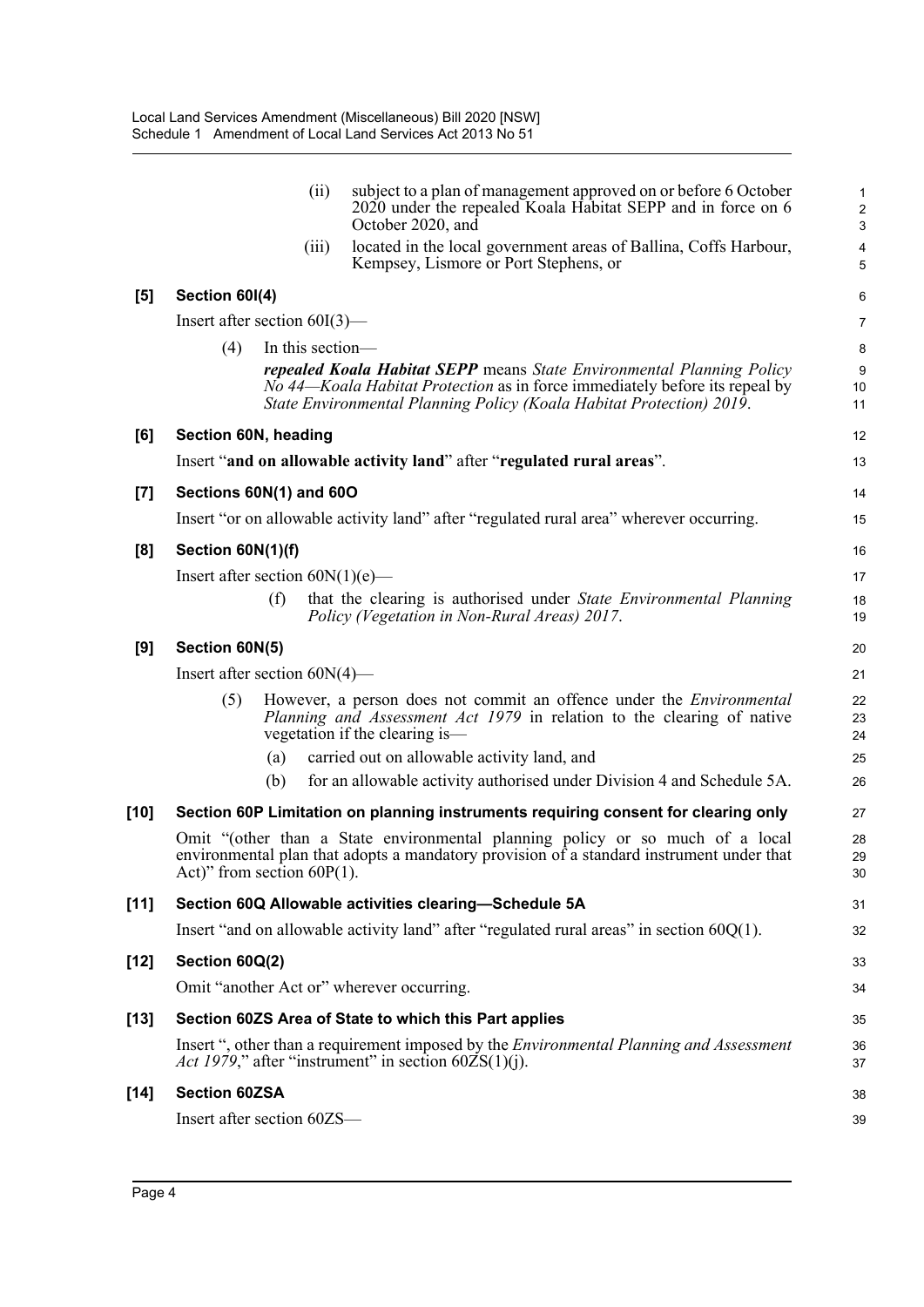|        | 60ZSA                                                                                                                                                     |      | Application of Environmental Planning and Assessment Act 1979                                                                                                                                        | $\mathbf{1}$        |
|--------|-----------------------------------------------------------------------------------------------------------------------------------------------------------|------|------------------------------------------------------------------------------------------------------------------------------------------------------------------------------------------------------|---------------------|
|        |                                                                                                                                                           | (1)  | This section applies to forestry operations authorised under this Part to be<br>carried out on land to which this Part applies.                                                                      | $\overline{2}$<br>3 |
|        |                                                                                                                                                           | (2)  | Development consent under Part 4 of the <i>Environmental Planning and</i><br>Assessment Act 1979 is not required for the carrying out of forestry operations.                                        | 4<br>5              |
|        |                                                                                                                                                           | (3)  | Part 5 of the Environmental Planning and Assessment Act 1979 does not apply<br>to the carrying out, or the authorisation under this Part, of forestry operations.                                    | 6<br>$\overline{7}$ |
|        |                                                                                                                                                           | (4)  | An environmental planning instrument made under the Environmental<br>Planning and Assessment Act 1979 cannot prohibit, require development<br>consent for or otherwise restrict forestry operations. | 8<br>9<br>10        |
|        |                                                                                                                                                           | (5)  | Subsection (4) extends to an environmental planning instrument made before<br>or after the commencement of this section.                                                                             | 11<br>12            |
| $[15]$ |                                                                                                                                                           |      | Section 60ZT Responsibility for preparation and making of codes                                                                                                                                      | 13                  |
|        | Omit "The Minister is also required to consult the Minister administering Part 7A of the<br><i>Fisheries Management Act 1994.</i> " from section 60ZT(2). |      |                                                                                                                                                                                                      | 14<br>15            |
| $[16]$ |                                                                                                                                                           |      | Section 60ZT(2A)                                                                                                                                                                                     | 16                  |
|        |                                                                                                                                                           |      | Insert after section $60ZT(2)$ —                                                                                                                                                                     | 17                  |
|        |                                                                                                                                                           | (2A) | The Minister is also required to consult with the Minister administering Part<br>7A of the Fisheries Management Act 1994 and the Minister administering the<br>Forestry Act 2012.                    | 18<br>19<br>20      |
| $[17]$ |                                                                                                                                                           |      | Section 60ZY Approval of private native forestry plans by Local Land Services                                                                                                                        | 21                  |
|        |                                                                                                                                                           |      | Omit section $60ZY(4)$ .                                                                                                                                                                             | 22                  |
| [18]   |                                                                                                                                                           |      | Section 60ZZ Duration, variation and termination of private native forestry plans                                                                                                                    | 23                  |
|        |                                                                                                                                                           |      | Omit "(not exceeding 15 years)" from section $60ZZ(1)$ .                                                                                                                                             | 24                  |
|        |                                                                                                                                                           |      | Insert instead ", not exceeding 30 years,".                                                                                                                                                          | 25                  |
| [19]   |                                                                                                                                                           |      | Schedule 5A Allowable activities clearing of native vegetation                                                                                                                                       | 26                  |
|        |                                                                                                                                                           |      | Omit clause 1(1). Insert instead—                                                                                                                                                                    | 27                  |
|        |                                                                                                                                                           | (1)  | This Schedule sets out the clearing of native vegetation for allowable activities<br>that is authorised without any other approval under Part 5A of this Act—                                        | 28<br>29            |
|        |                                                                                                                                                           |      | in a regulated rural area, being an area of the State to which that Part<br>(a)<br>applies that is category 2-regulated land on the native vegetation<br>regulatory map, and                         | 30<br>31<br>32      |
|        |                                                                                                                                                           |      | on allowable activity land.<br>(b)                                                                                                                                                                   | 33                  |